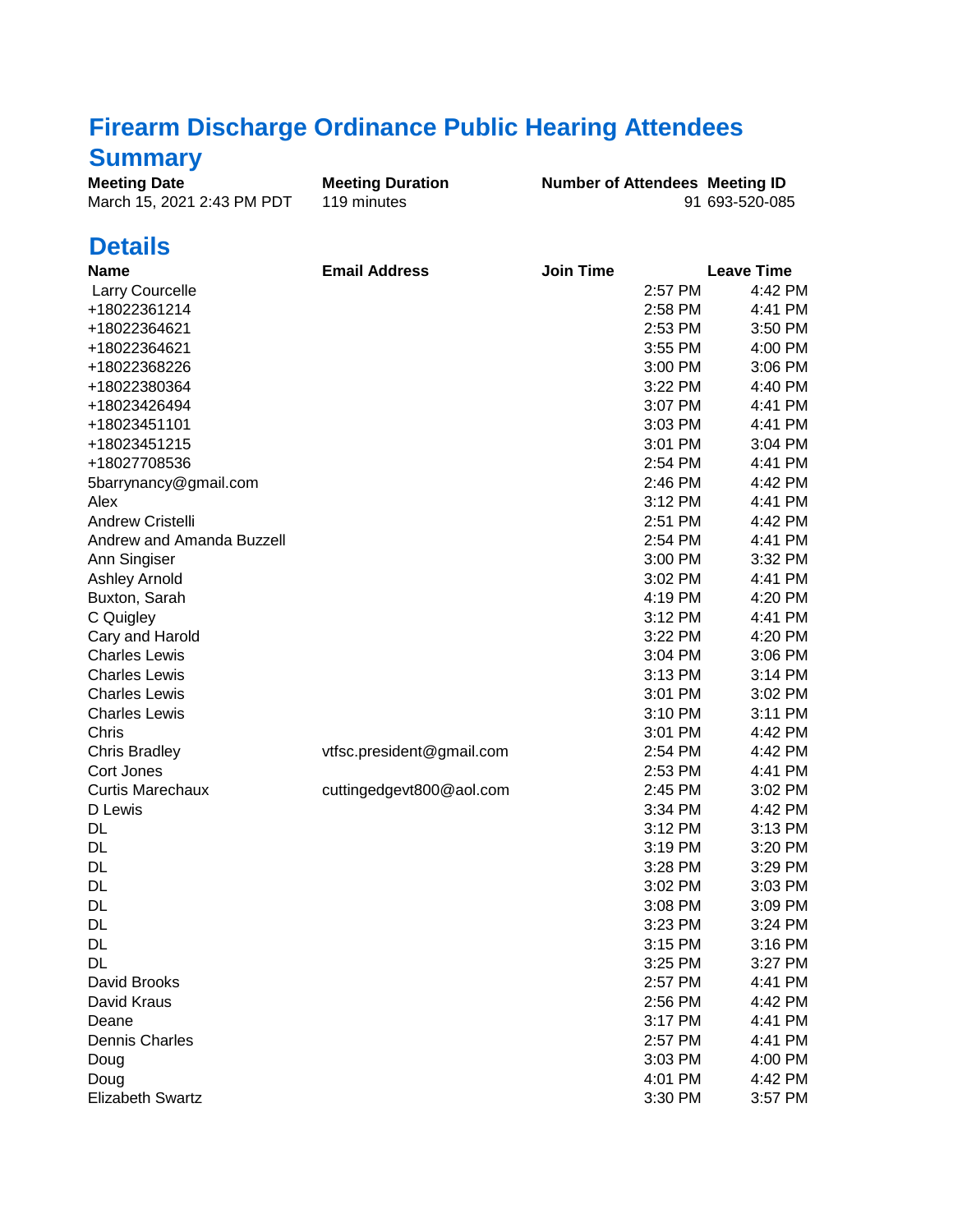| <b>Elizabeth Swartz</b> |                            | 2:55 PM | 3:29 PM |
|-------------------------|----------------------------|---------|---------|
| <b>Elizabeth Swett</b>  |                            | 3:30 PM | 4:09 PM |
| <b>Elizabeth Swett</b>  |                            | 4:09 PM | 4:42 PM |
| Erica & Mike McLaughlin |                            | 2:48 PM | 4:41 PM |
| Evan                    | vtguns@aol.com             | 3:41 PM | 4:41 PM |
| <b>Frank Werner</b>     |                            | 2:43 PM | 4:41 PM |
| <b>Fred Bagley</b>      | vermont@jfbagley.com       | 2:54 PM | 4:01 PM |
| <b>Gary Bannister</b>   |                            | 3:30 PM | 4:42 PM |
| <b>Gary Bannister</b>   |                            | 4:15 PM | 4:42 PM |
| <b>Gary Bannister</b>   |                            | 4:25 PM | 4:41 PM |
| Gates                   |                            | 2:48 PM | 4:42 PM |
| Gordon Stake            | Gstake@gmail.com           | 3:45 PM | 4:41 PM |
| Hal                     |                            | 2:43 PM | 4:41 PM |
| Harvey&Shelley          |                            | 3:00 PM | 4:41 PM |
| <b>Heinz Werner</b>     |                            | 2:49 PM | 4:41 PM |
| lan                     |                            | 2:54 PM | 4:21 PM |
| <b>Imants Smildzins</b> |                            | 3:13 PM | 4:41 PM |
| Jack Arthur             | vtarthur1@comcast.net      | 3:27 PM | 4:42 PM |
| James Ruth              |                            | 3:02 PM | 4:42 PM |
| Jamie Belchak           |                            | 2:58 PM | 4:36 PM |
| Jamie Belchak           |                            | 4:36 PM | 4:42 PM |
| Jaye                    |                            | 2:55 PM | 4:42 PM |
| Jeff                    |                            | 3:12 PM | 4:34 PM |
| Jeff Mangan             | jpm0271.jm@gmail.com       | 3:22 PM | 3:30 PM |
| Jeff Mangan             | jpm0271.jm@gmail.com       | 3:51 PM | 3:59 PM |
| Jeff Mangan             | jpm0271.jm@gmail.com       | 4:23 PM | 4:42 PM |
| Jesse Bridge            | mendonclerk@comcast.net    | 2:43 PM | 4:42 PM |
| John L. Kalish          |                            | 2:58 PM | 4:39 PM |
| Justin Lindholm         |                            | 2:50 PM | 4:41 PM |
| Ken and Jane            |                            | 3:05 PM | 4:41 PM |
| Kim Kinville            | Uzie1432@gmail.com         | 2:58 PM | 4:04 PM |
| Leslie Tschaikowsky     | ltschaikowsky@newsbank.com | 3:00 PM | 4:27 PM |
| Lisa Brooks             |                            | 3:28 PM | 4:41 PM |
| Lonni Leroux            |                            | 2:58 PM | 3:12 PM |
| Lonni Leroux            |                            | 3:13 PM | 3:45 PM |
| Margaret H. Murphy      |                            | 2:59 PM | 4:41 PM |
| Mark Balestra           | mbalestra4691@gmail.com    | 2:53 PM | 4:41 PM |
| Mary Kraus              |                            | 2:56 PM | 4:36 PM |
| Meg Kyle                | meg.kyle@ironshore.com     | 2:43 PM | 4:08 PM |
| Michael                 |                            | 3:04 PM | 4:41 PM |
| Michael Barone          | miketbarone@gmail.com      | 2:50 PM | 4:42 PM |
| Mike                    |                            | 2:59 PM | 4:42 PM |
| Mike Covey              |                            | 3:25 PM | 4:05 PM |
| Mike Covey              |                            | 4:05 PM | 4:41 PM |
| Mike Curran             |                            | 2:43 PM | 4:42 PM |
| Nancy Gondella          | mendonclerk@comcast.net    | 2:57 PM | 4:42 PM |
| Nicholas Eaton          |                            | 2:52 PM | 4:41 PM |
| No Name                 |                            | 2:59 PM | 4:42 PM |
| Oliver Olsen            |                            | 3:49 PM | 4:34 PM |
| Patti Stake             |                            | 2:58 PM | 3:51 PM |
| Phil Douglas            |                            | 2:53 PM | 4:41 PM |
| <b>Richard Wilcox</b>   |                            | 2:47 PM | 4:42 PM |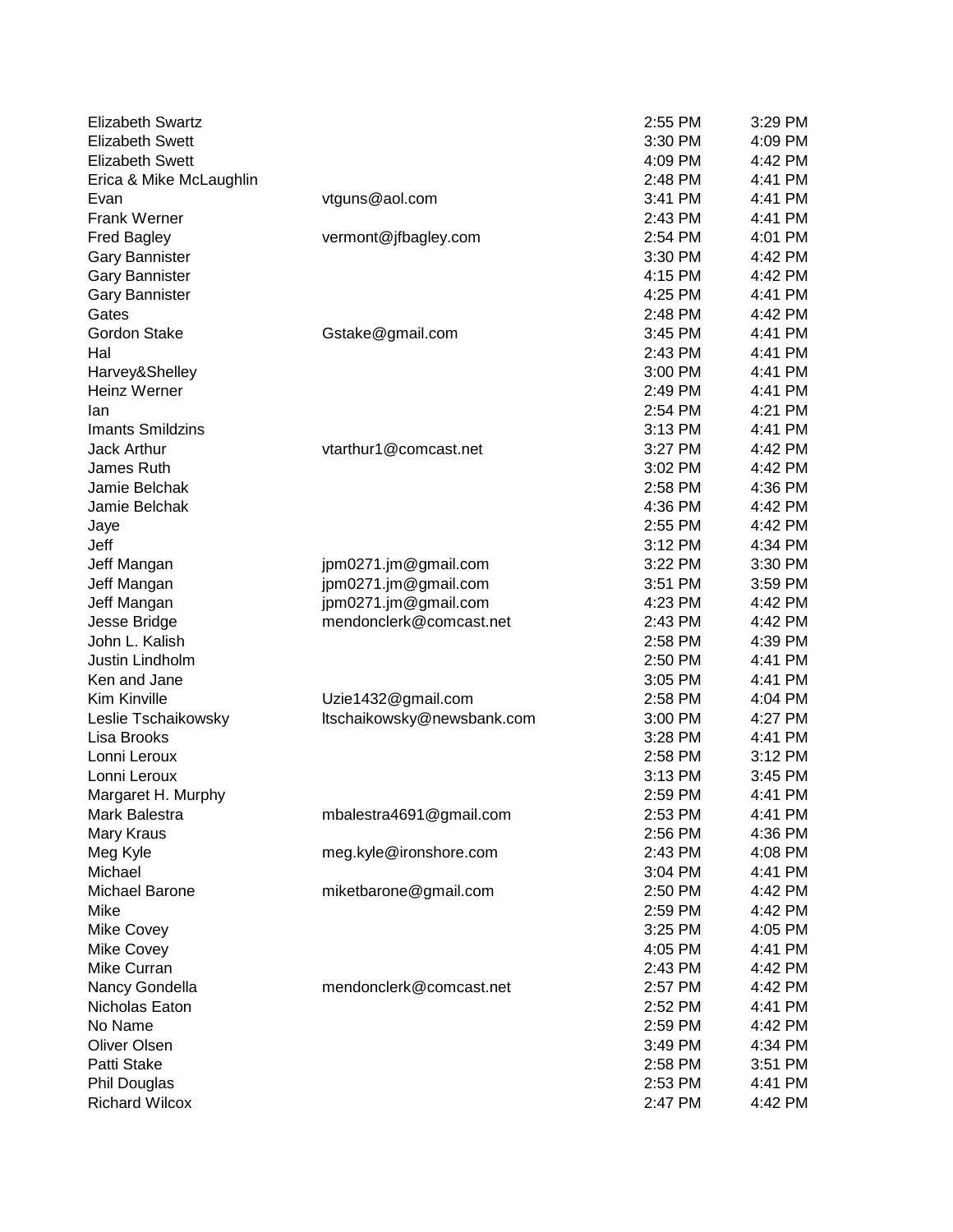| <b>Rick Hackett</b>    |                         | $3:02$ PM | $3:57$ PM |
|------------------------|-------------------------|-----------|-----------|
| Rosen and Berger, Inc. |                         | $3:03$ PM | 4:42 PM   |
| Roy Arthur             |                         | 4:27 PM   | 4:41 PM   |
| Sara Tully             | mendonclerk@comcast.net | 2:51 PM   | 4:42 PM   |
| Sb                     |                         | 4:25 PM   | 4:41 PM   |
| Shawna Wakefield       |                         | 3:03 PM   | 4:41 PM   |
| Suzanne Fitzsimmons    |                         | 2:47 PM   | 4:41 PM   |
| <b>Ted Manning</b>     |                         | $3:36$ PM | 4:42 PM   |
| Teri Corsones          |                         | 4:07 PM   | 4:42 PM   |
| Theresa                |                         | $3:56$ PM | 4:41 PM   |
| Tom                    |                         | $4:04$ PM | 4:17 PM   |
| Tom Soriano            | tsoriano@dxocro.com     | $2:59$ PM | $3:32$ PM |
| Yoda                   |                         | $3:20$ PM | $3:31$ PM |
| amy merrill            |                         | $3:00$ PM | 4:41 PM   |
| betty Ann Limpert      |                         | $3:14$ PM | 4:41 PM   |
| betty Ann Limpert      |                         | 2:49 PM   | $3:13$ PM |
| teeinvt                |                         | $3:00$ PM | 4:42 PM   |
| val                    | kvemhj@gmail.com        | 2:57 PM   | 4:42 PM   |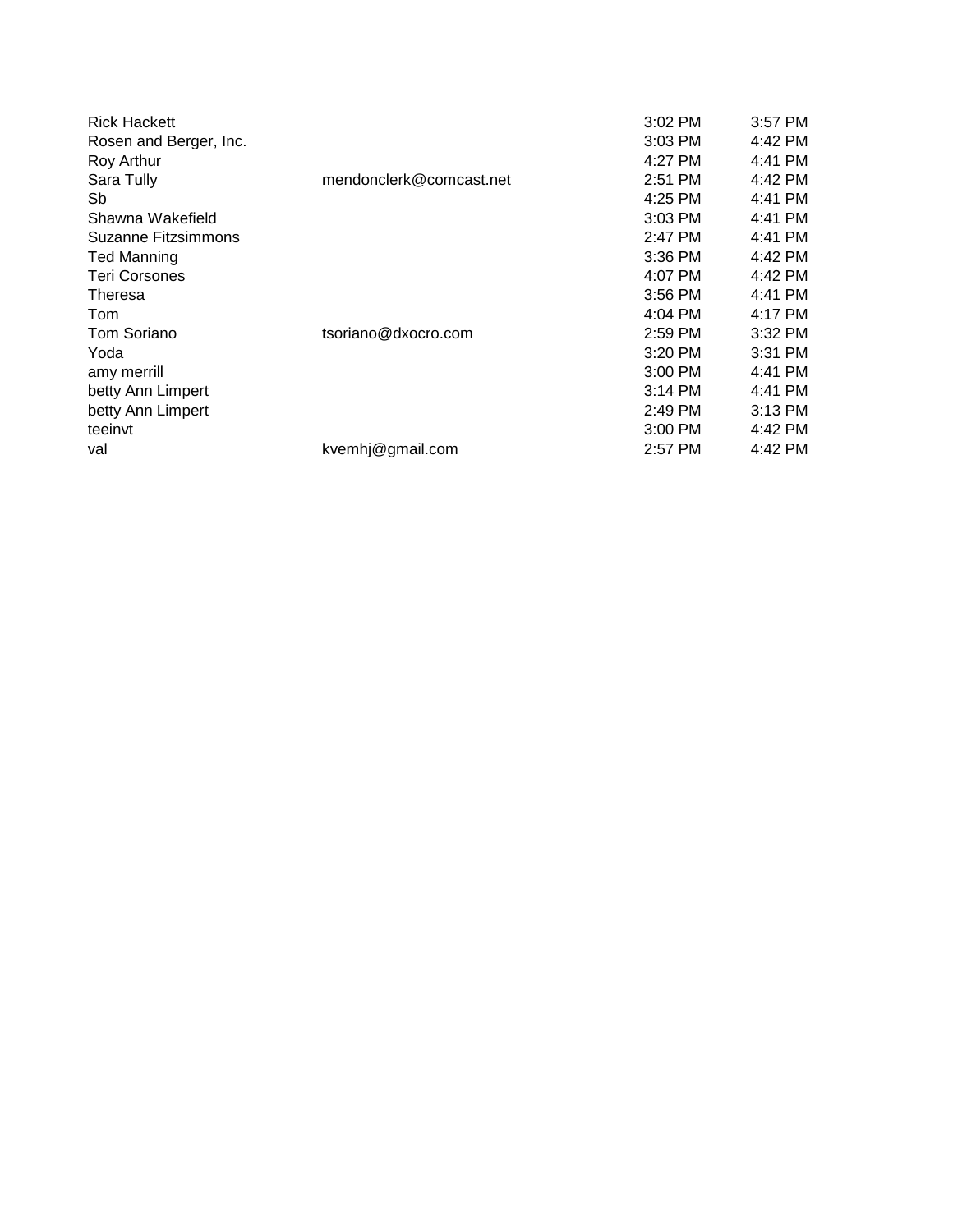## **GoToMeeting**

| <b>Time in Session (minutes)</b> |  |
|----------------------------------|--|
| 105                              |  |
| 103                              |  |
| 57                               |  |
| 5                                |  |
| 6                                |  |
| 77                               |  |
| 93<br>97                         |  |
| $\overline{c}$                   |  |
| 107                              |  |
| 115                              |  |
| 89                               |  |
| 110                              |  |
| 107                              |  |
| 32                               |  |
| 99                               |  |
| 1                                |  |
| 88                               |  |
| 57<br>1                          |  |
| 1                                |  |
| $\overline{1}$                   |  |
| $\overline{1}$                   |  |
| 100                              |  |
| 107                              |  |
| 108                              |  |
| 17                               |  |
| 67                               |  |
| $\mathbf{1}$                     |  |
| 1                                |  |
| 1<br>$\overline{0}$              |  |
| 1                                |  |
| 1                                |  |
| $\overline{1}$                   |  |
| 1                                |  |
| 104                              |  |
| 106                              |  |
| 83                               |  |
| 104                              |  |
| 57                               |  |
| 40<br>26                         |  |
|                                  |  |